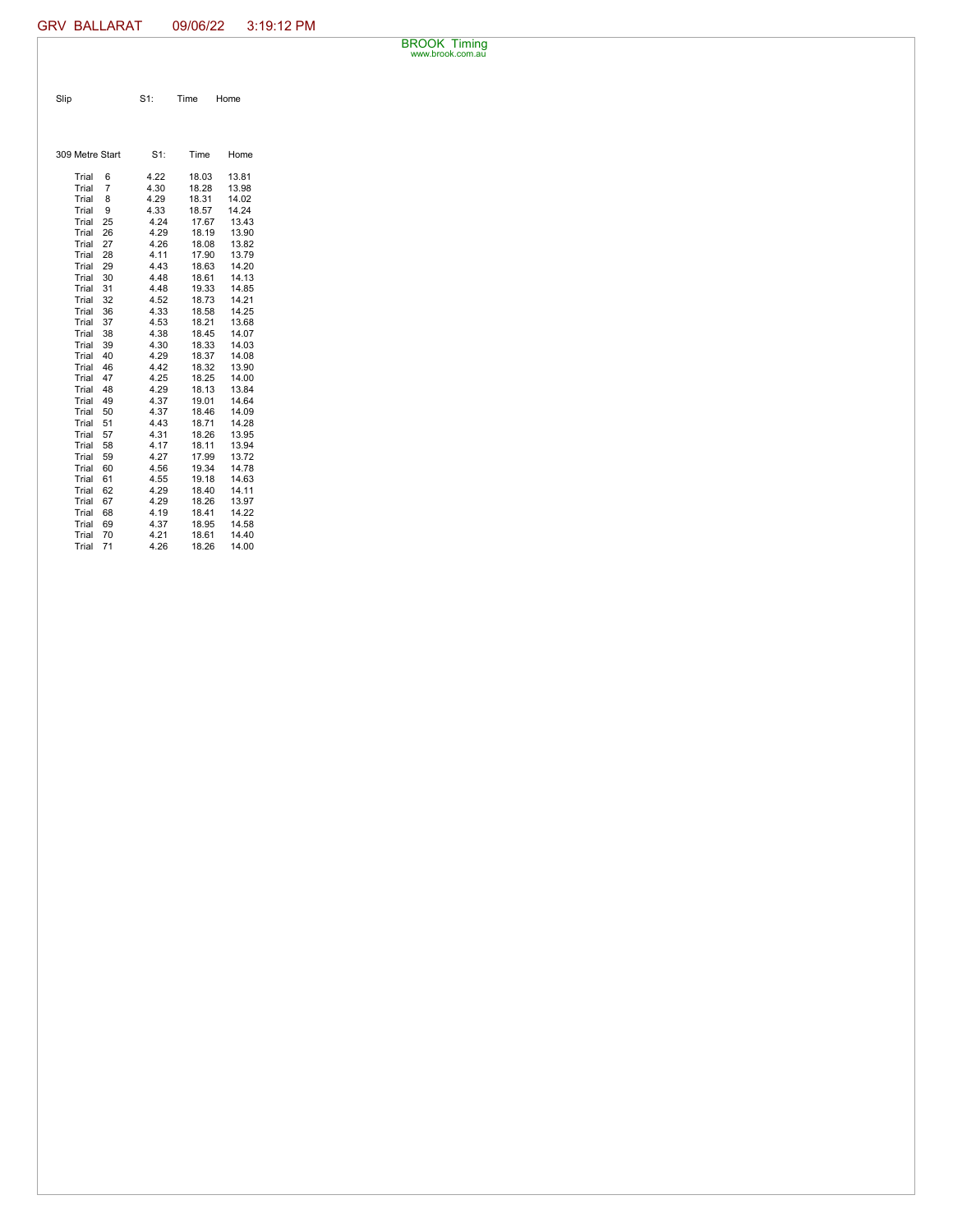## BROOK Timing www.brook.com.au

Page 2 09/06/22

| 390 Metre Start | $S1$ : | Time  | Home  |       |
|-----------------|--------|-------|-------|-------|
| Trial<br>1      | 8.69   | 22.99 | 14.30 |       |
| 2<br>Trial      | 9.02   | 23.45 | 14.43 |       |
| 3<br>Trial      | 8.84   | 23.40 | 14.56 |       |
| 4<br>Trial      | 8.88   | 23.38 | 14.50 |       |
| Trial<br>5      | 8.54   | 22.79 | 14.25 |       |
| 10<br>Trial     | 8.79   | 22.67 | 13.88 |       |
| 11<br>Trial     | 9.05   | 23.57 | 14.52 |       |
| 21<br>Trial     | 8.70   | 23.53 | 14.83 |       |
| 22<br>Trial     | 8.82   | 23.17 | 14.35 |       |
| Trial<br>23     | 8.73   | 23.30 | 14.57 |       |
| 24<br>Trial     | 8.79   | 23.14 | 14.35 |       |
| Trial<br>33     | 9.10   | 25.33 | 16.23 |       |
| 34<br>Trial     | 8.76   | 23.29 | 14.53 |       |
| Trial<br>35     | 8.80   | 22.84 | 14.04 |       |
| 41<br>Trial     |        | --    |       |       |
| Trial<br>42     | 10.40  | 24.53 | 14.13 |       |
| 43<br>Trial     | 10.15  | 24.21 | 14.06 |       |
| 44<br>Trial     | 8.49   | 22.60 | 14.11 |       |
| Trial<br>45     | 8.70   | 23.02 | 14.32 |       |
| Trial<br>52     | 8.63   | 22.96 | 14.33 |       |
| Trial<br>63     | 8.86   | 23.46 | 14.60 |       |
| Trial<br>65     | 8.48   | 22.77 | 14.29 |       |
|                 |        |       |       |       |
| 450 Metre Start | $S1$ : | S2:   | Time  | Home  |
| Trial<br>53     | 6.73   | 11.69 | 26.74 | 15.05 |
| 54<br>Trial     | 6.80   | 11.74 | 26.62 | 14.88 |
| Trial<br>55     | 6.70   | 11.55 | 26.37 | 14.82 |
| 56<br>Trial     | 6.79   | 11.61 | 26.05 | 14.44 |
| Trial<br>64     | 6.86   | 11.72 | 26.50 | 14.78 |
| Trial<br>66     | 6.77   | 11.70 | 26.23 | 14.53 |
|                 |        |       |       |       |
| 545 Metre Start | $S1$ : | S2:   | Time  | Home  |